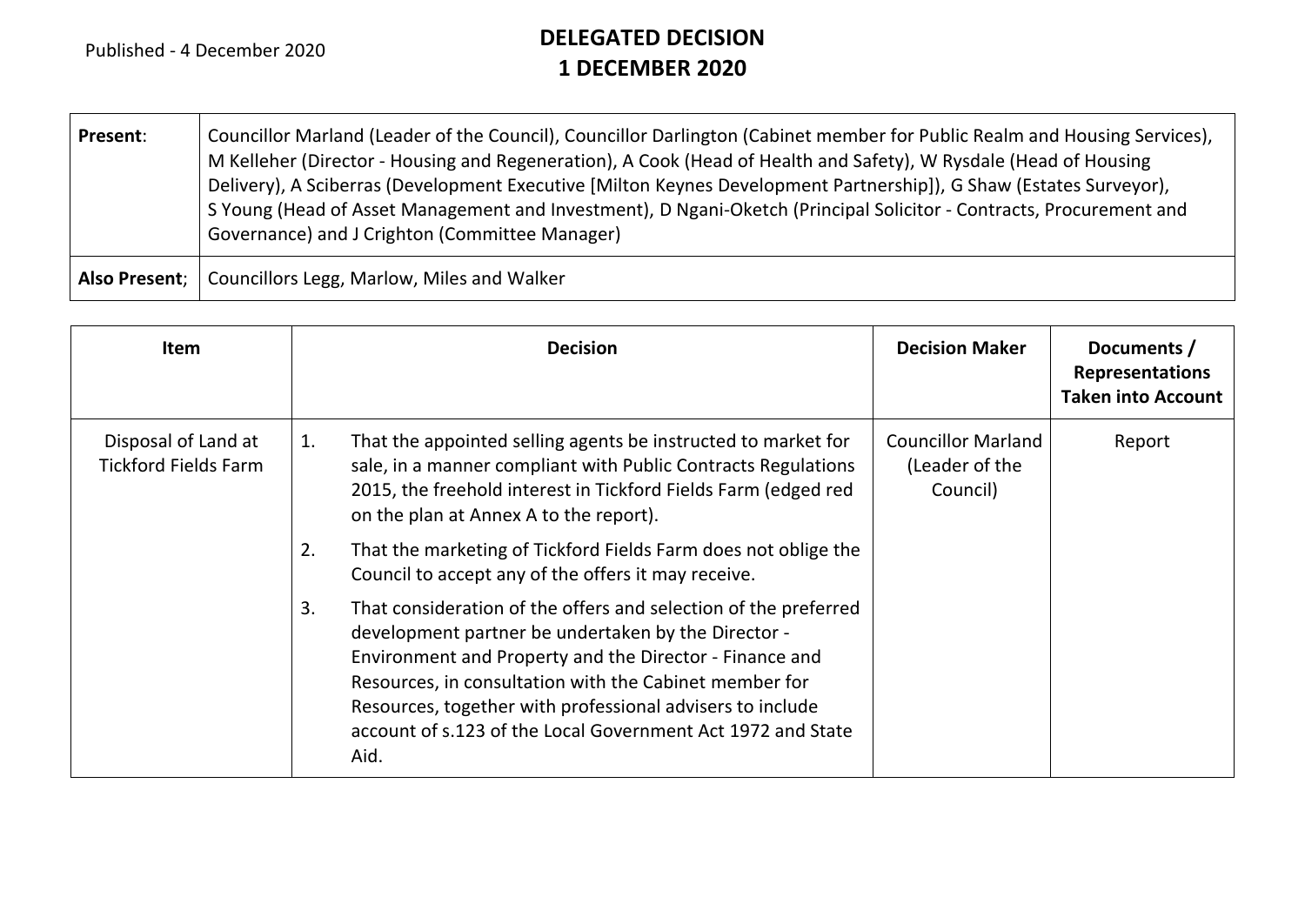## **DELEGATED DECISION 1 DECEMBER 2020**

| <b>Item</b>                                          | <b>Decision</b>                                                                                                                                                                                                                                                                      | <b>Decision Maker</b>                                           | Documents /<br><b>Representations</b><br><b>Taken into Account</b> |
|------------------------------------------------------|--------------------------------------------------------------------------------------------------------------------------------------------------------------------------------------------------------------------------------------------------------------------------------------|-----------------------------------------------------------------|--------------------------------------------------------------------|
|                                                      | That an additional decision be scheduled for a future date to<br>4.<br>allow the Council to approve the awarding of a contract to the<br>preferred development partner. This decision will take place<br>after the marketing period, likely to be in the early part of<br>next year. |                                                                 |                                                                    |
| The Future of Mellish<br><b>Court and The Gables</b> | That the Council's preferred option be to rebuild both<br>1.<br>buildings.                                                                                                                                                                                                           | Councillor<br>Darlington                                        | Report and<br>representation from                                  |
|                                                      | That statutory s105 consultation with tenants of Mellish Court<br>2.<br>and The Gables commence on 14 December 2020 for eight<br>weeks on whether the Council rebuild or refurbish the<br>buildings with demolition being the preferred.                                             | (Cabinet member<br>for Public Realm<br>and Housing<br>Services) | <b>Councillor Walker</b>                                           |
|                                                      | 3.<br>That resident and non-resident leaseholders and the private<br>tenants of the non-resident leaseholders of both buildings be<br>consulted on the same terms as the statutory s105<br>consultation for the same time period.                                                    |                                                                 |                                                                    |
|                                                      | That a process of decanting the buildings commence, subject<br>4.<br>to the Council's offer to residents set out in Annex C of the<br>report.                                                                                                                                        |                                                                 |                                                                    |
|                                                      | 5.<br>That any Council tenant who has moved out of Mellish Court<br>or The Gables since 3 September 2020 be eligible for home<br>loss and disturbance payments, as set out in Annex C of the<br>report.                                                                              |                                                                 |                                                                    |